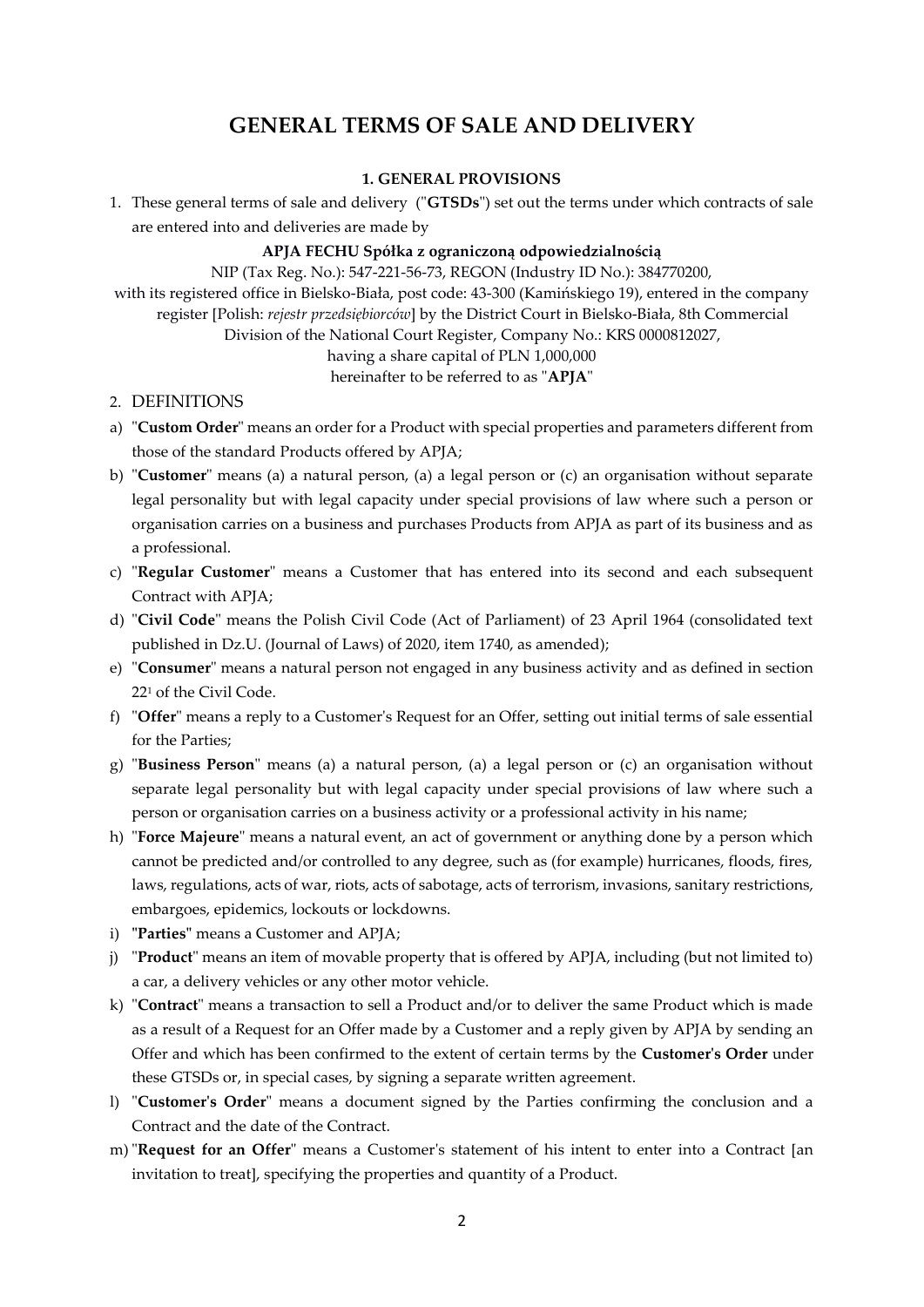- 3. A copy of these GTSDs shall be provided to the Customer as a hyperlink sent in an email or as a PDF file attached to an email, or by providing the Customer with details of where such a copy can be obtained; such an email shall be sent to the Customer's email address not later than at the time of APJA sending an Offer to the Customer's Request for an Offer.
- 4. By accepting and agreeing to these GTSDs at the time of entering into his first Contract, the Customer shall be deemed to have accepted these GTSDs for each subsequent Contract. If these GTSDs are amended, a copy of the amended GTSDs shall be sent or made available at the first available opportunity.
- 5. All of the Customer's general terms of purchase and/or other provisions dealing with the purchase, collection and/or carriage of products are hereby excluded in transactions with APJA, and only these GTSDs and terms and conditions set out in the Customer's Order shall apply to such transactions.
- 6. These GTCS are intended an addition to the Contract provisions already set out in the Customer's Order. For the avoidance of doubt, the terms of a Contract are contained partially in the Customer's Order and partially, as an addition, in these GTSDs, and all such provisions constitute the entire agreement between the Parties. No limitation, addition or modification to or of any terms of a Contract shall be valid unless it is has been approved by APJA in writing.
- 7. For the avoidance of doubt, the following order of precedence for the contractual documents shall apply:
- a) a written Contract (if made) and headed Purchase/Sale Contract,
- b) the Customer's Order,
- c) these GTSDs,
- d) the Civil Code.

# **2. PRICES AND OFFER**

- 1. The prices of Products shall be set out by APJA in Offers, but such prices shall only be final when they have been confirmed in the Customer's Order or in any other separate written agreement.
- 2. Further to the provision of subclause 1, it is hereby explained by APJA that no Offer, advertisement or notice published or sent by APJA shall be considered as an offer within the meaning of the Civil Code.
- 3. All prices may be given in the Polish currency (PLN) or in foreign currencies.
- 4. Where the price in the Customer's Order is given in EUR, the invoice shall be issued in EUR.
- 5. The prices of Products offered by APJA are exclusive of VAT, unless expressly stated otherwise.
- 6. The prices of Products shall be set out in an Offer and apply during the period specified by APJA, unless the prices are increased as a result of changes in the prices paid by APJA to its manufacturers and suppliers, in which case APJA shall send an new Offer or reflect the change in the Customer's Order.
- 7. If the price of a Product increases significantly between the date of a Contract and the date of its performance, APJA will be entitled to change the price by delivering a unilateral statement to that effect to the Customer at least in documentary form; if no objection is raised within 3 (three) days of the delivery of the statement to the Customer (or the placement of an email in the Customer's ICT system) , the Customer shall be deemed to have accepted the new price or APJA may withdraw [Polish: *odstąpienie*] from the Contract or any part of it within 30 days of the increase in the price, in which case the Customer shall not require or claim, from APJA, any damages or compensation of any loss resulting from the same. APJA may exercise the right to withdraw from the Contract in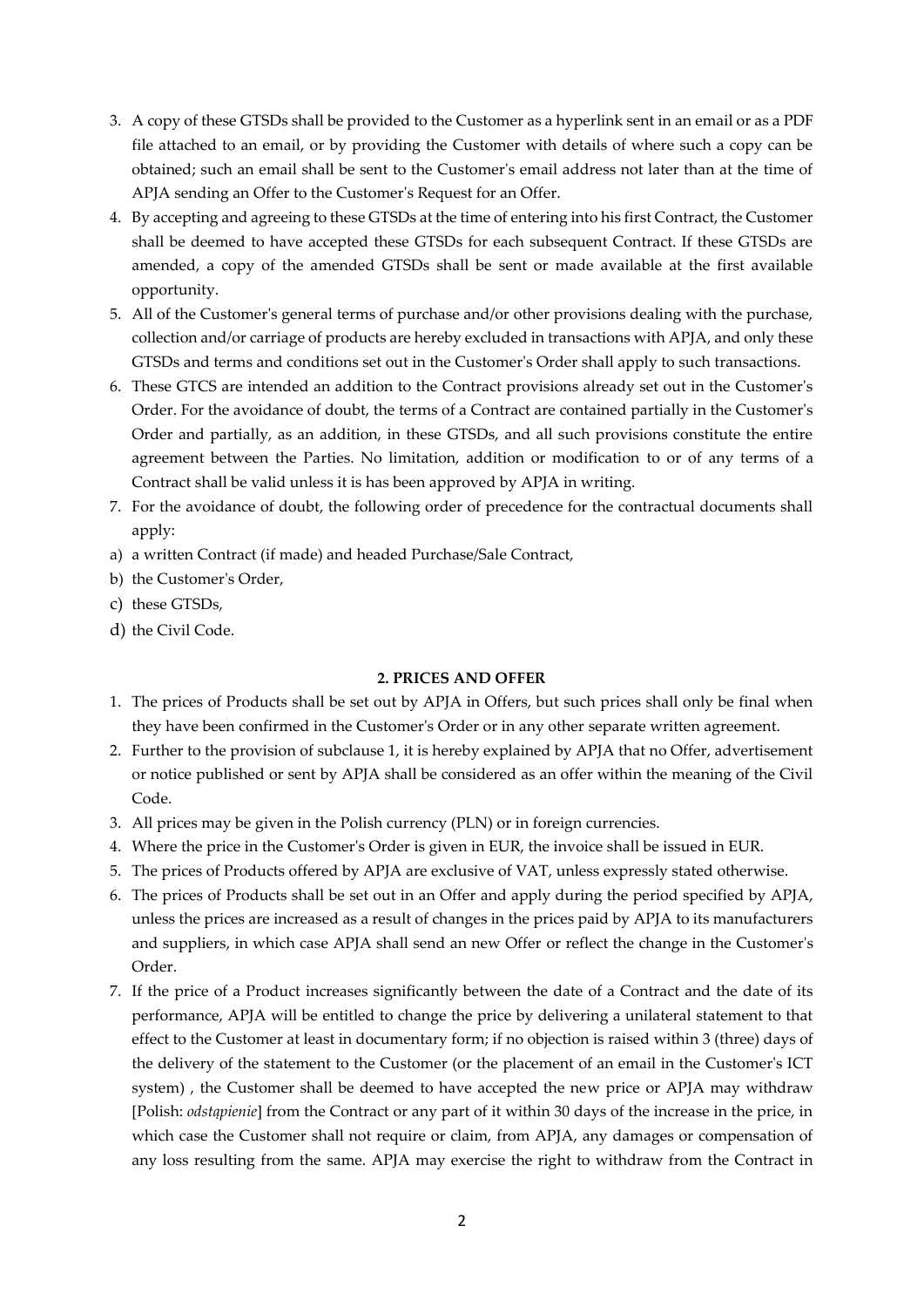accordance with the provisions of the preceding sentence also if the Customer has raised an objection against the new price.

8. The price shall be exclusive of the costs of transport (delivery), insurance, customs duties, import or export the charges, the charges of the charges, the charges, the charges, the charges, the charges, the charges

or any other costs which are not directly related to the acquisition of the ownership of the Product, unless expressly stated otherwise.

- 9. All additional costs that may be payable during the performance of the Contract, such as reloading or other charges and taxes required during such performance shall be the responsibility of the Customer, unless the Parties have agreed otherwise.
- 10. The Customer may be required to pay a non-refundable deposit [Polish: *zadatek*] or a refundable deposit [Polish: *zaliczka*] or to make a prepayment at the amount and by the date specified in the Customer's Order.
- 11. Any discount, price reduction etc. granted by APJA must be agreed upon on a case-by-case basis in writing and shall only deemed granted if it is clear and raises no doubt.

# **3. PRODUCT INFORMATION**

- 1. The Customer must know the technical parameters of the Products ordered and APJA shall deliver each Product as specified in the Customer's Order and shall not be liable for any use of the Product by the Customer.
- 2. All Products ordered from APJA shall meet the conditions and technical specifications set out in the Customer's Order. If the Customer's Order is accompanied by a detailed specification document and, provided that this document is mentioned in the Customer's Order, the specification document shall form an integral part of the Contract.

# **4. CONCLUSION OF CONTRACTS**

- 1. The Parties have agreed upon the following Contract conclusion procedure:
- a) a Request for an Offer is made by the Customer;
- b) an Offer is sent to the Customer in reply to the Request for an Offer;
- c) the Offer is confirmed by the Customer as accepted at least by email'
- d) the Customer's Order is signed by the Parties.
- 2. A Contract shall be deemed to have been entered into on the date of signing the Customer's Order under the terms contained therein and in these GTSDs.
- 3. The Customer's Order may be entered into between the Parties in writing, by post or in documentary form, particularly by each Party sending a signed scanned copy of the Customer's Order to the other Party. APJA's email address is *info@apja.pl*, but APJA reserves the right to provide a different email address

including one used by APJA's employee or associate (a member of APJA's sales team).

- 4. Where a Custom Order is placed, the Parties may enter into a separate written Contract; if such Contract contains any provisions different from the provisions of these GTSDs, the provisions of the Contract shall replace those of these GTSDs.
- 5. If the delivery of a Custom Order becomes impossible through the fault of a third party, the Contract shall be terminated automatically when the Customer is notified of that fact at least in an email from APJA, in which case the non-refundable deposit [Polish: *zadatek*], refundable deposit [Polish: *zaliczka*] or repayment paid or made by the Customer shall be returned within 30 days of such termination.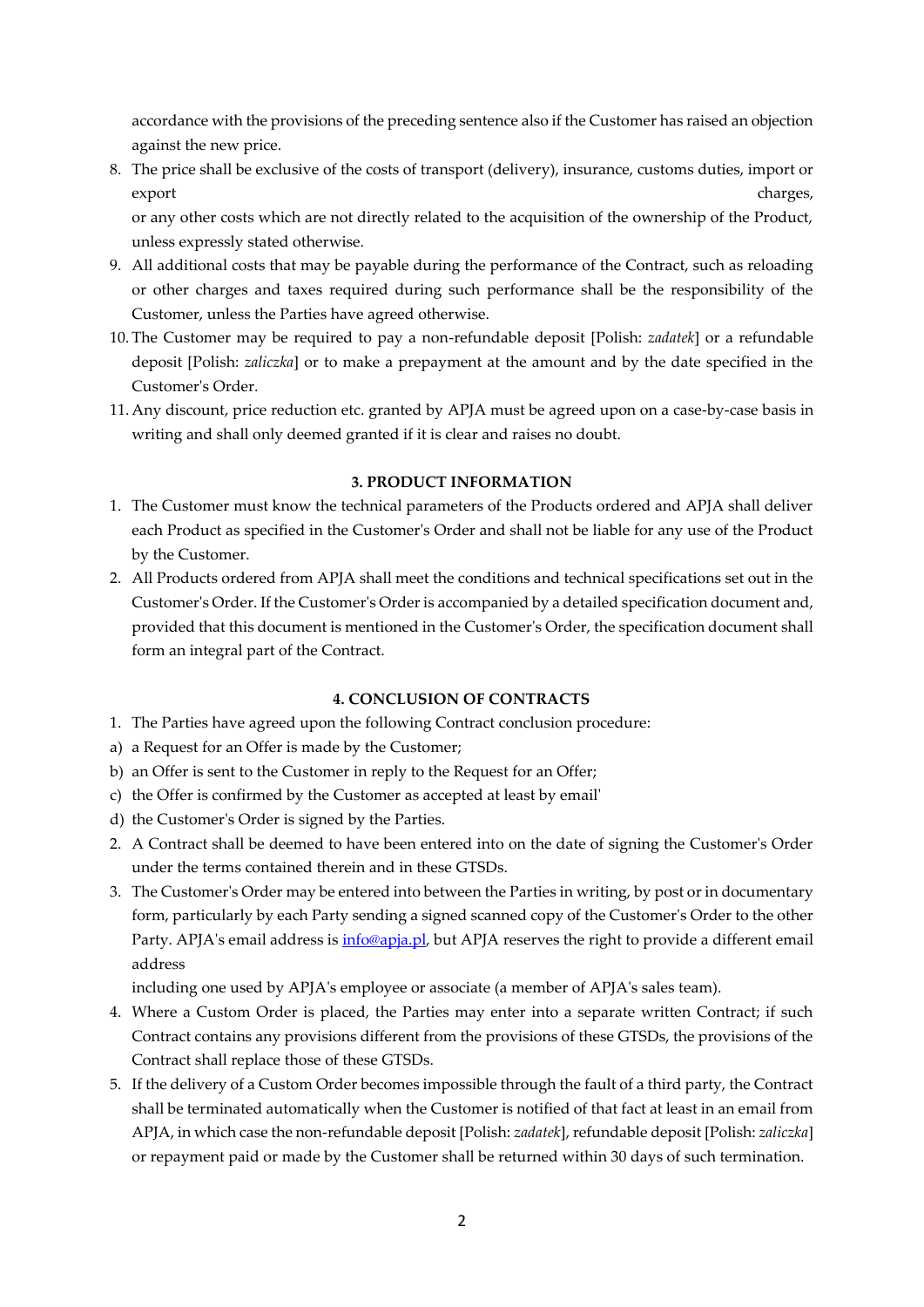- 6. If the Customer's Order issued by APJA is inconsistent with the Request for an Offer or with technical conditions acceptable to the Customer, the Customer shall immediately, within 2 (two) business days of the receipt of the Customer's Order, give APJA a written notice of the inconsistency. If no such notice is given within the time limit stated above, APJA shall not accept any claims or complaints on the basis of the inconsistency, and no claims or complaints shall be accepted if the Customer's Order has already been signed by the Customer.
- 7. By submitting a Request for an Offer, the Customer shall be deemed to have confirmed that he is familiar with these GTSDs, which form an integral part of the Contract, and by signing the Customer's Order, the Customer shall be deemed to have confirmed finally that he is familiar with and agrees to the terms of the Contract, including these GTSDs.

# **5. DELIVERY AND RISK**

- 1. The Customer's Order shall specify the date and place of delivery or collection of the ordered Product(s).
- 2. In the event of APJA's failure to deliver a Product to the Customer by the agreed date as a result of circumstances beyond APJA's control, such as late deliveries of Products by APJA's suppliers, Force Majeure, unforeseen disturbances to APJA's operation (such as power outages, transport and/or customs delays, transport-related damage, including (but not limited to) road blockages, temporary heavy-goods transport restrictions, lack of electricity, shortages of (raw) materials), the agreed time for delivery shall be automatically extended by the duration of such circumstances, in which case the Customer shall not require or claim, from APJA, any damages or compensation of any loss resulting from the same.
- 3. APJA must notify the Customer that the ordered Product is available for delivery or collection if it can be delivered or collected earlier. Where the Customer is so notified that the ordered Product is available for delivery or collection earlier, APJA shall set a new date of delivery or collection and notify the Customer of the same by email, and the Customer shall have 2 (two) days within which to confirm the new date by email. If no such confirmation is received, the new date specified in the Customer's Order shall be binding. If the new date is confirmed, it is understood that the new date shall apply with all the implications resulting from the Contract.
- 4. If the Customer delays collecting or refuses to collect the Product, APJA may charge the Customer for all the related costs and expenses, including for the storage of the Product, without prejudice to APJA's rights, including (but not limited to) the right to receive the price within a time limit beginning on the date on which the Product was to be collected or delivered.
- 5. If the Customer chooses to have a Product delivered using APJA's or its suppliers' or subcontractors' vehicles, the following shall apply:
- a) APJA reserves the right to change the date and time of delivery in the event of the occurrence of the circumstances described in clause 5(2) of these GTSDs, in which case the Customer shall not be entitled to make a complaint or a claim for damages for late delivery.
- b) The Customer warrants that the roads leading to the place of unloading are such that the place may be entered and left by a vehicle with a load per axle of 10 MT, a semi-trailer of 13.6 metres in length and 4.0 metres in height, or a smaller one. In the case of any hindrance, the Customer must notify APJA of the same in writing or by email not later than at the time of sending a signed copy of the Customer's Order. If such notification is not given to APJA, APJA shall not be liable for any delay caused by the hindrance and all costs and expenses resulting from the hindrance shall be paid by the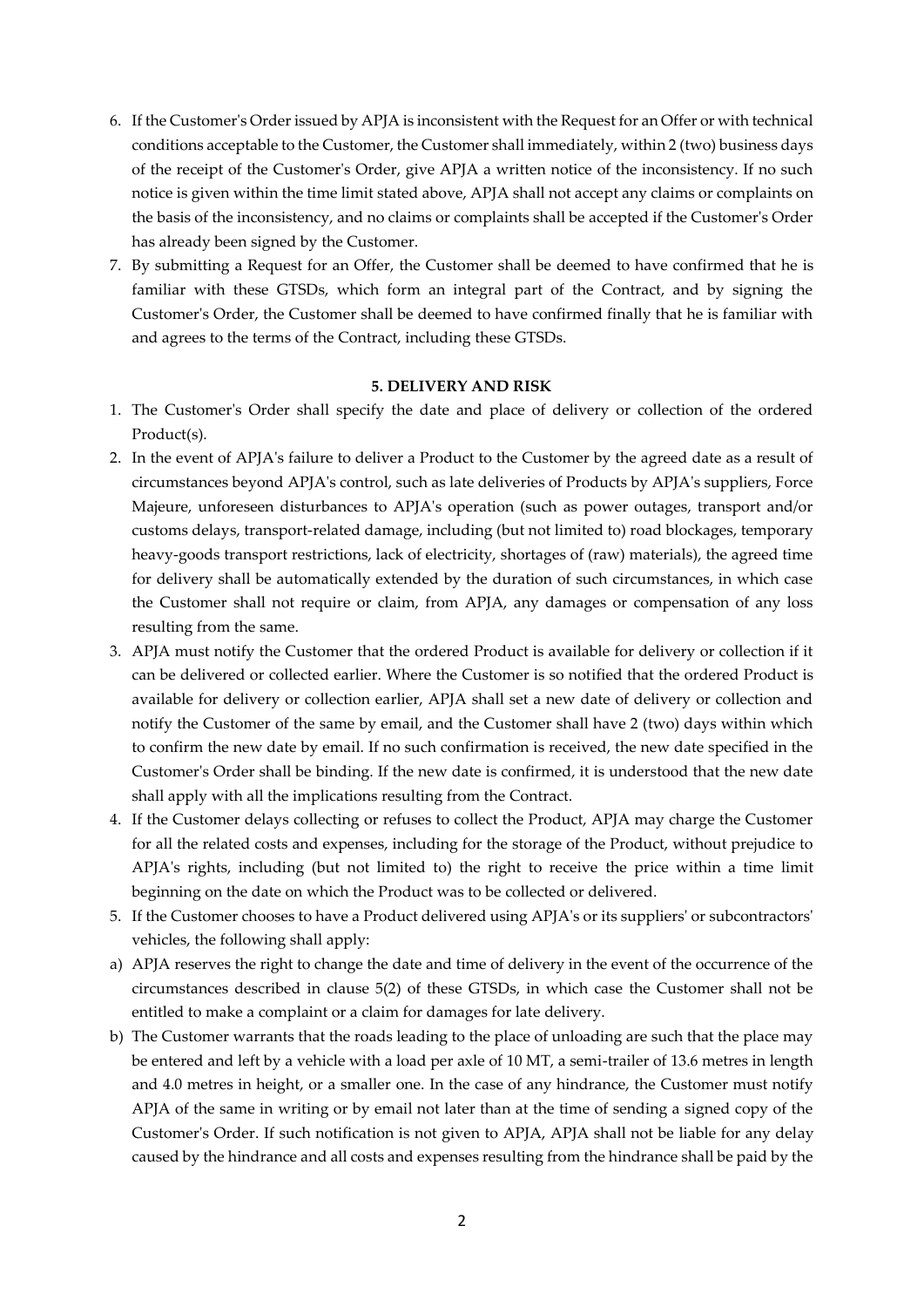Customer, when requested by APJA, within a time limit specified in a request sent to the Customer in writing or by email.

- c) Where a Product is to be delivered using a vehicle provided by APJA, a 14-day tolerance shall apply to the delivery, which the Customer agrees to, subject to the provisions of clause 5(2) of these GTSDs.
- d) The Customer shall provide the necessary resources to ensure that the unloading process is smooth. APJA may charge the Customer for the costs of the vehicle remaining at the place of unloading for more than 2 (two) hours without a valid reason. The procedure relating to the request provided for in paragraph (b) of this clause shall apply accordingly.
- 6. The risk related to the delivery of a Product shall pass to the Customer at the time when the Product is handed to a person authorised to collect it, including a freight-forwarding agent or a carrier.
- 7. If, at the time of collecting a Product from a carrier, the Customer discovers a difference between the Product actually delivered and the Product described in the shipping documents or discovers that the Product is damaged, the Customer should note the same in a copy of the consignment note or in the packing list for the Product. The purpose is to determine the rules for and scope of the carrier's liability (if any).
- 8. In the event of the Customer's failure to comply with obligation described in subclause 7, the Customer shall be deemed to have waived his rights under clause 8 of these GTSDs.
- 9. Unless specific arrangements have been made between the Parties, deliveries shall be made according to APJA's standards, with no guarantee regarding the fastest and cheapest method of delivery.
- 10. APJA shall make sure that the Product is protected during its carriage appropriately, given the properties of the Product.
- 11.If a Product is to be collected by the Customer directly from APJA's supplier, in which case APJA must provide the supplier's contact details before the collection, the Customer shall not, within 2 (two) years of the date of collection of the Product, enter into a contract with that supplier to purchase any Products without the participation and intermediation of APJA and shall ensure that no such contract is entered into by a person or entity related to the Customer by family, occupation, personally or by capital. Additionally, the Customer shall not communicate, disclose or use (a) any information he has obtained in connection with the performance, or in the course of the performance, of his obligations under a Contract and (b) any other information considered as APJA's trade secrets (*trade secret* shall mean all information within the meaning of the Polish Act of 16 April 1993 on Combating Unfair Competition and other information relating to APJA which is not disclosed in public registers or otherwise known publicly, provided that such information has become public other than through a breach of confidentiality), including (but not limited to) commercial, technical, technological and/or organisational information, know-how and all other information regarding APJA's relations with its contractors, customers, suppliers or partners, and information relating to APJA's business contacts and the scope of such contacts.
- 12.In the event of the Customer's breach of the obligations described in subclause 11, APJA shall charge the Customer for a contractual penalty [Polish: *kara umowna*] of PLN 5,000 (five thousand zloty) for each case of such breach; the purchase of even if only 1 (one) item of a product shall be considered as the Customer's breach of such obligations. APJA may claim damages in excess of the amount of the contractual penalties provided for in these GTSDs.
- 13. The delivery rule for each delivery shall be specified in the Customer's Order. If no delivery rule is so specified, it shall be deemed that the delivery shall be on an Ex Works basis (Bielsko-Biała, Franciszka Kamińskiego 19) or any other location specified by APJA (Incoterms 2020).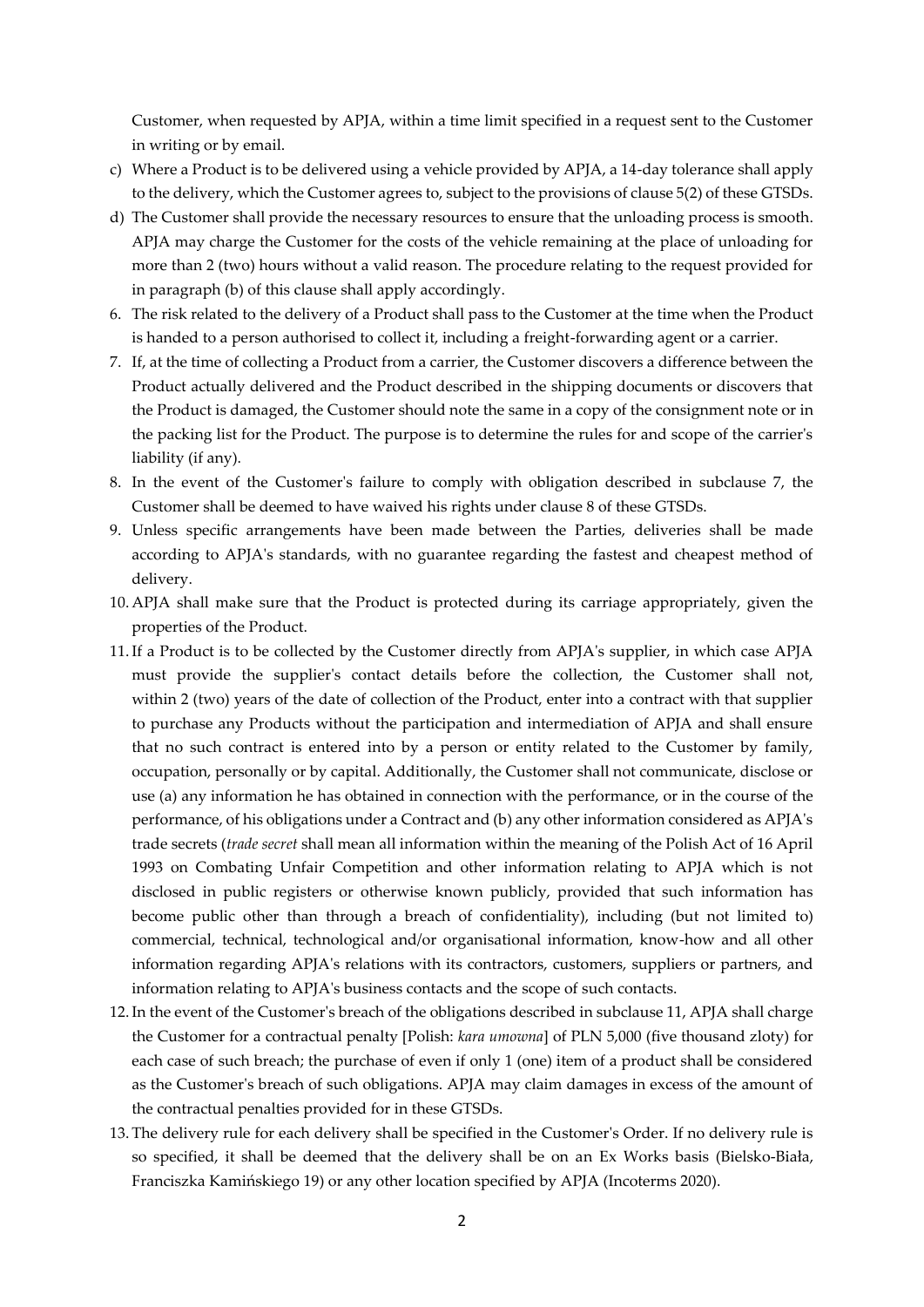### **6. TERMS OF PAYMENT**

- 1. The deadline for payment shall be specified in the Customer's Order. If an invoice is issued, the deadline shown on the invoice shall apply and binding upon the Parties. If no invoice is issued or, when issued, no deadline is specified therein, the Customer shall still be required to meet the deadline for payment specified in the Customer's Order.
- 2. In the event of late payment, APJA will be entitled to charge statutory interest for delay in commercial transactions. If the delay is payment is longer than 14 days, all amounts owed by the Customer to APJA shall become due and payable, even if not yet past due, as soon as a request for payment is delivered to the Customer in writing, in documentary form or as a scanned copy attached to an email. Additionally, as of the date of delivery of the request for payment to the Customer, the performance of APJA's outstanding obligations under all Contracts shall, at APJA's discretion, be conditional upon a prepayment equal to 100% of the value of the Contracts.
- 3. Each payment shall be deemed to have been made on the date when it is credited to APJA's bank account.
- 4. Within 14 days of the date when the Customer's Order is signed by the Parties, the Customer shall make an advance payment of 5% of the gross value of the Products, unless the Parties have agreed otherwise in the Customer's Order. The Customer shall pay the balance of the price for the Products by the date when the Product is handed to the Customer or, if the delivery is arranged for by APJA, the delivery of the Product begins, unless the Customer's Order states otherwise.
- 5. The Customer agrees that invoices may be issued in electronic form only and delivered to the Customer to the e-mail address specified by him.
- 6. If the Customer has signed the Customer's Order and subsequently refuses to collect the Product by the specified date or refuses to collect the delivery of the Product, or withdraws [Polish: *odstąpienie*] from the Contract for any reasons for which he is responsible or ceases his performance under the Contract in any way whatsoever, APJA may charge the Customer for a contractual penalty equal to 10% of the gross value of the Contract.
- 7. In the cases described in subclause 6, the contractual penalty in the case of Custom Orders shall be 20% of the gross value of the Contract.
- 8. APJA may claim damages from the Customer in excess of the amount of the contractual penalties provided for in these GTSDs.
- 9. APJA may, without the Customer's consent, deduct all contractual penalties and late-payment interest under a Contract from all refundable deposits, non-refundable deposits and/or prepayments paid or made by the Customer under any other Contract(s), in which case the Customer shall, within 3 (days) of being notified of such deduction, restore the refundable deposits, non-refundable deposits and prepayments to their amounts before the deduction. The deduction notice may be delivered to the Customer as a scanned copy sent by email and no consent from the Customer will be required.

#### **7. RETENTION OF TITLE AND LIABILITY**

- 1. The ownership of a Product shall pass to the Customer upon the payment of the full price for the Product.
- 2. This retention of ownership of Products is intended to be comprehensive (basic and extended in scope and time). The Customer shall, whenever requested by APJA, assign the amounts owed it to for any Product resold.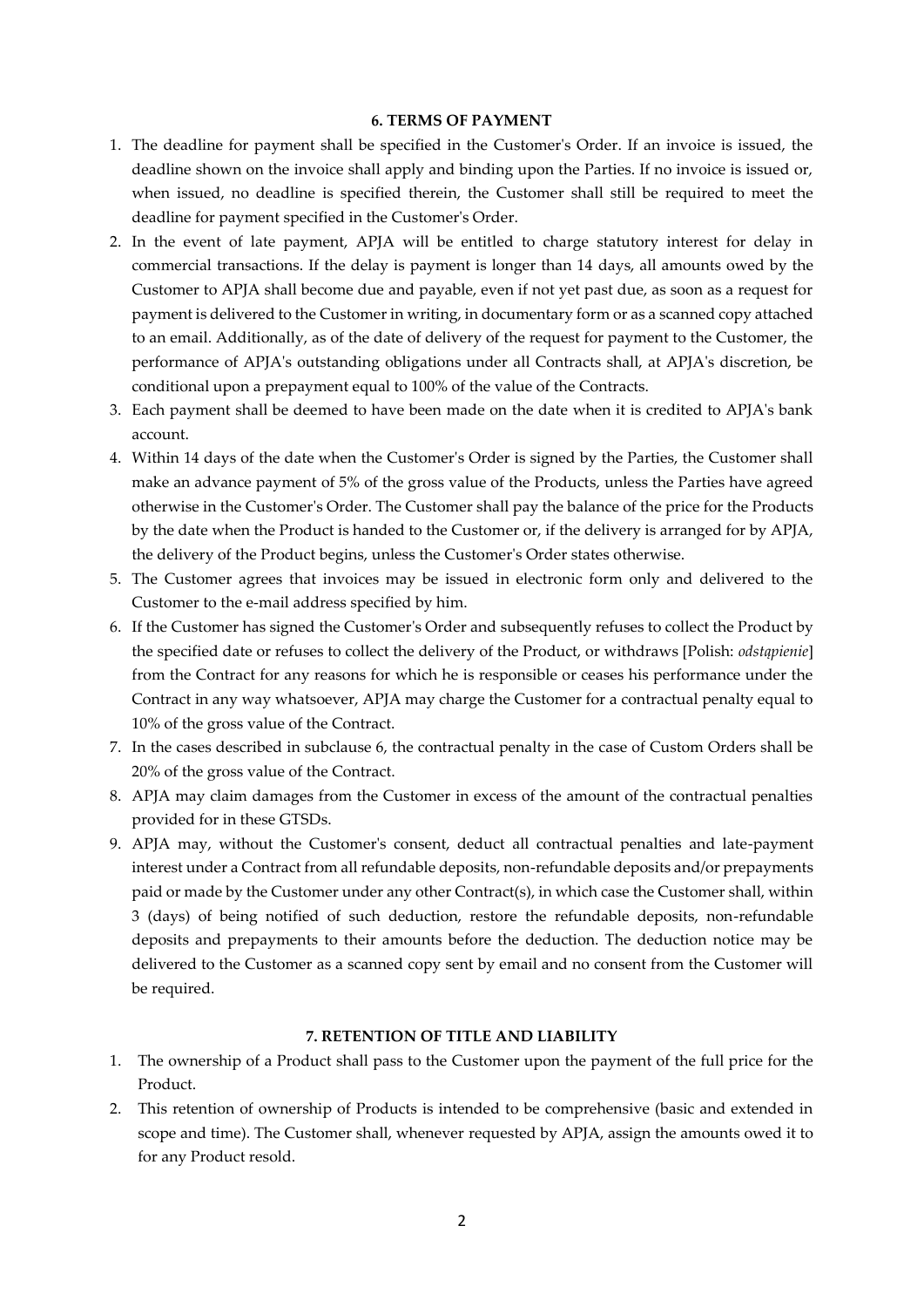- 3. If APJA is held liable in connection with its performance of a Contract, the aggregate amount of damages under a Contract shall, irrespective of the basis for damages, not exceed 15% of the value of the Contract. APJA shall not liable for any loss of profits, indirect loss or consequential damages suffered by the Customer. The above limitation of liability shall not apply if APJA's liability must not be excluded under mandatory provisions of applicable law.
- 4. If APJA is in doubt about the Customer's financial standing and/or if the Customer defaults on payment for the Product(s) under a Contract, APJA may, in addition to its rights under these GTSDs and/or the Civil Code, suspend deliveries of Products under that or any other Contract and require the Customer to provide security for the payment within 3 (days) or, if no such security is provided within that period, withdraw from that Contract. APJA may withdraw a Contract within 3 (three) months of becoming aware of the occurrence of the grounds for such withdrawal.

### **8. GUARANTEE AND COMPLAINTS**

- 1. The rights under the Civil Code arising from the statutory guarantee [Polish: *rękojmia*] for latent defects in Products are hereby excluded fully and replaced by APJA's quality guarantee.
- 2. If a Product collected by the Customer does not conform to the Contract, the Customer may lodge a written complaint within 3 three) days of the date of collection. The legitimacy of the Customer's complaints shall be assessed by reference to the applicable technical standards.
- 3. Complaints may also be made in documentary form as a scanned copy sent to APJA's email address: [info@apja.pl.](about:blank)
- 4. The Product covered by the Customer's complaint must remain unchanged and be available to APJA at all times during the complaint investigation process until the end of the process, i.e. until APJA sends the Customer a statements explaining whether or not the complaint has been accepted.
- 5. APJA shall not be liable under the quality guarantee if the Customer was aware of the defect on the date of collection or delivery of the Product at the latest.
- 6. If the complaint is accepted, APJA shall correct the defect within 6 (six) months of the date of acceptance of the complaint. If, however, the defect cannot be corrected, APJA may, without the Customer's consent, reduce the price for the Product by the value of the defect and such reduction shall be binding upon the Customer.
- 7. If the Customer requires APJA to correct a defect in a non-conforming Product, the Customer shall not send the Product to APJA without APJA's prior written consent.
- 8. The lodging of a complaint under a Contract shall not entitle the Customer to suspend the payment of the price, of any part of the price, for a Product to APJA under the Contract.
- 9. In the case of any fault or defect in a Product other than the Product's non-conformity with the Contract, the Customer's only remedy shall be a claim under a guarantee given by the manufacturer of the Product and under the manufacturer's terms, and APJA shall not be liable for the same in any way whatsoever. For the avoidance doubt, the preceding sentence means that no guarantee is granted by APJA itself to the Customer for faults or defects and has only transferred the manufacturer's guarantee [to the Customer].

#### **9. PERSONAL DATA PROTECTION**

1. In accordance with the provisions of Articles 13(1) and 13(2) of Regulation (EU) 2016/679 of the European Parliament and of the Council of 27 April 2016 on the protection of natural persons with regard to the processing of personal data and on the free movement of such data, and repealing Directive 95/46/EC (the "GDPR"), notice is hereby given by APJA that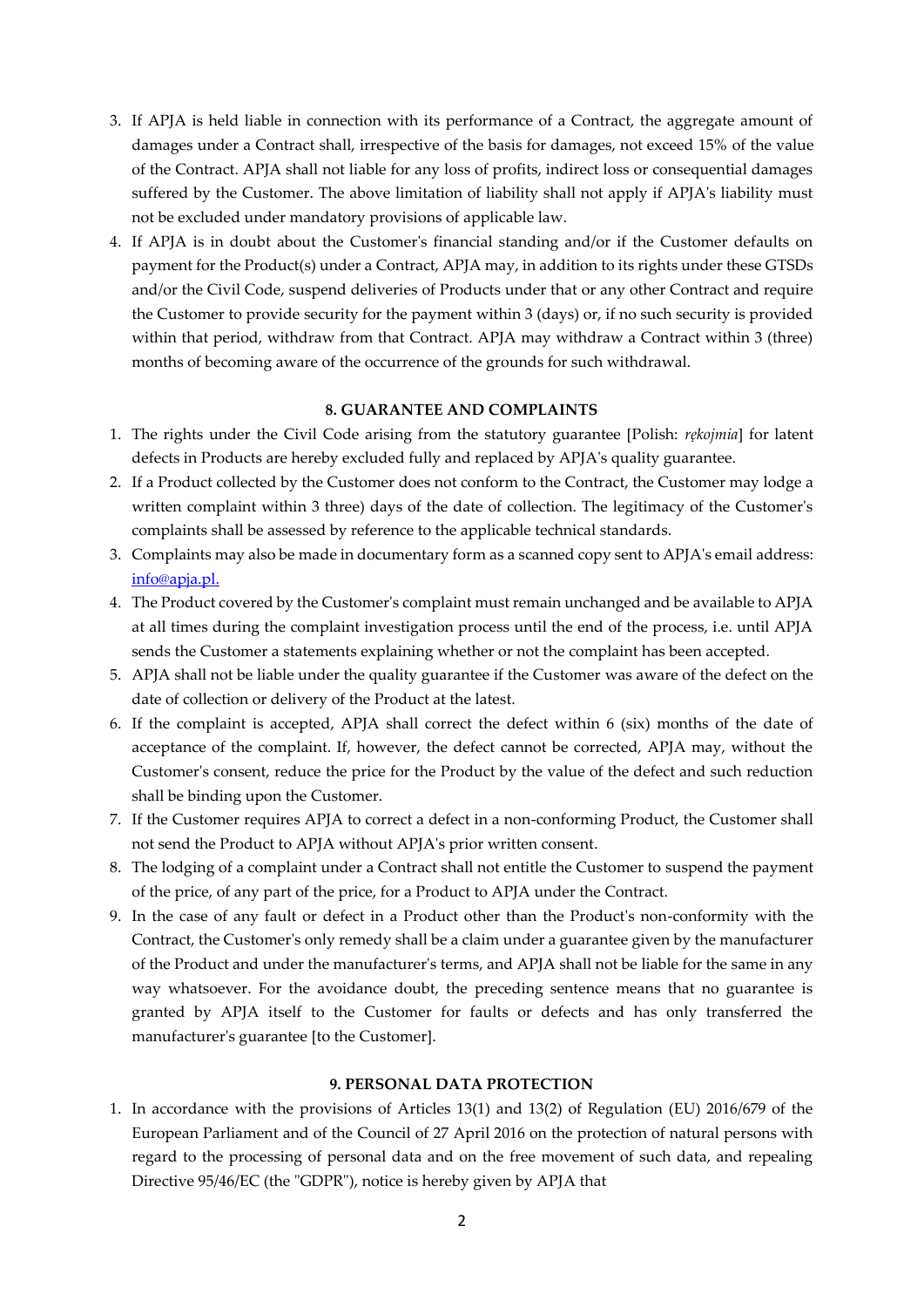- 1) the controller in respect of personal data is APJA FECHU Spółka z ograniczoną odpowiedzialnością, with its registered office being Franciszka Kamińskiego 19, 43-300 Bielsko-Biała, NIP (Tax Reg. No.): PL5472215673, REGON (Industry ID No.): 384770200, Company No.: KRS 812027, having a share capital of PLN 1,000,000;
- 2) All personal data shall be processed for the purpose of the controller's compliance with its Contracts and on the basis of the controller's legitimate interest (which includes the need to ensure communication between the contractual parties, to determine, pursue or defend claims, as well as accounting and direct marketing), i.e. under Article  $6(1)(b)$ , Article  $6(1)(c)$  and  $6(1)(f)$  of the GDPR.
- 3) Recipients of personal data will include:

- entities supplying the controller with technical and organisational solutions that allow the controller to manage its organisation (particularly courier companies, postal service operators, suppliers of IT services);

- suppliers of legal and advisory services and suppliers of services to assist the controller with pursuing claims;

- other entities providing services to the controller and/or other entities processing personal data on behalf of the controller under data processing agreements;

- 4) All personal data shall be retained as long as it is necessary for the performance of Contracts and, when a Contract has expired or been terminated, until claims under the Contract expire, in accordance with the applicable law.
- 5) The Customer has the right to access his data, as well as the right to have it remedied or deleted, the right of portability of his data, the right to restriction of the processing of his data and right to object to the processing of his data;
- 6) where the Customer's personal data is processed on the basis of his consent, the Customer may withdraw his consent at any time without affecting the lawfulness of the processing which was made on the basis of the consent before its withdrawal.
- 7) The Customer also has the right to lodge a complaint to the President of the Office for Personal Data Protection if he considers the processing of his personal data to be against the provisions of the GDPR;
- 8) The provision of personal data is a contractual term. The provision of personal data is necessary for the intended purpose.
- 9) The sources of personal data shall be Contracts and direct activities undertaken by the Customer.
- 10)In order to exercise his rights or discuss the protection of his personal data, the Customer may contact the controller by post to the address of the controller's registered office: ul. Franciszka Kamińskiego 19, 43-300 Bielsko-Biała, by telephone (+48 668 919 015) or by email (info@apja.eu).
- 2. In respect of any Contract made with a Customer being a Business Person other than a sole trader (a self-employed natural person), APJA requires the Customer – in order to comply with Articles 14(1) and 14(2) of the GDPR – and the Customer accepts and agrees to comply with the requirement not later than at the time when the Customer provides APJA with the personal data of the Customer's employees, suppliers, contractors and other individuals cooperating with the Customer and acting on behalf of the Customer, to inform such persons of the processing of their personal data by APJA in accordance with the data privacy notice contained in subclause 1 above.
- 3. Further details about the processing of personal data are available in the privacy policy published on the http://apja.eu" http://apja.eu website.